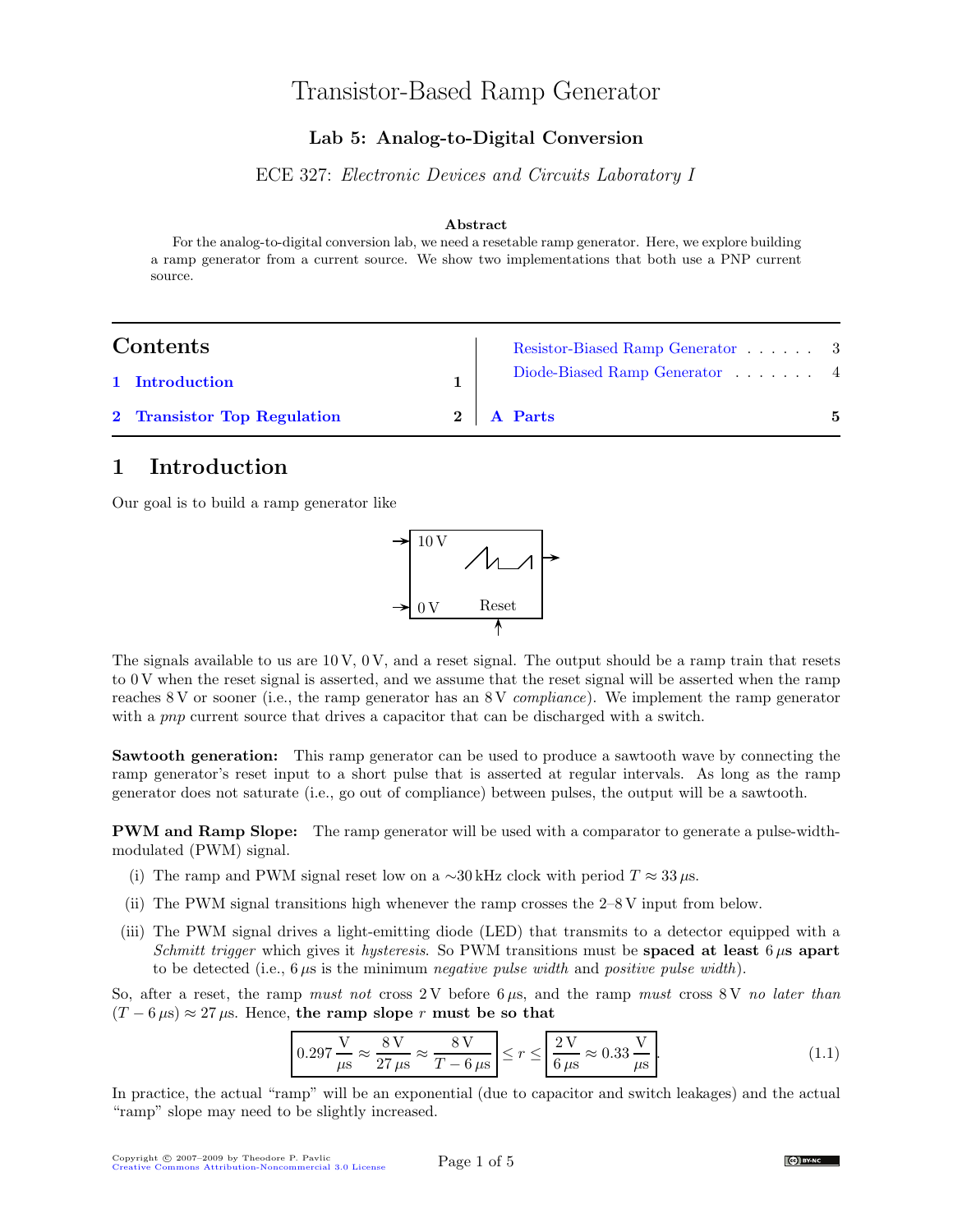## <span id="page-1-0"></span>2 Transistor Top Regulation

Because the ramp must be reset to  $0 \text{ V}$ , we will hold one end of the load at  $0 \text{ V}$  and source current "from above" using a PNP current source<sup>[1](#page-1-1)</sup>. We consider two different implementations of the topology in [Figure 2.1.](#page-1-2)



<span id="page-1-2"></span>Figure 2.1: Generic PNP current source with load L and  $v_B + 0.45$  V compliance.

**Biasing:** We need to choose a *biasing circuit* that sets  $v_B$ . The biasing circuit must have low impedance so that the small transistor base current makes little contribution to the value of  $v_B$ . The transistor will dynamically adjust its collector-to-emitter resistance so that the emitter potential  $v_E$  is  $v_B + 0.65$  V. In other words, it regulates the *current*  $i_L$  to be  $(10 V - (v_B + 0.65 V))/R$ .

**Compliance:** The transistor can only be in active mode if  $v_{CE} > 0.2$  V, and so this current source has a  $v_B + 0.65 \text{ V} - 0.2 \text{ V}$  compliance. If the potential  $v_L$  rises above this value, the current  $i_L$  will fall below the desired value. So, given that  $v_E < 10 \text{ V}$ ,  $v_B$  must be chosen high enough to ensure that the current source stays in compliance. Therefore, the biasing potential  $v_B$  must be such that

$$
v_{\rm comp} - 0.45\,\mathrm{V} < v_B < 9.35\,\mathrm{V}
$$

where  $v_{\text{comp}}$  is the minimum required compliance (i.e., 8 V or 8.5 V for safety).

**Ramp Generator:** By replacing load L with a capacitor and switch in parallel, the circuit in [Figure 2.1](#page-1-2) with output  $v<sub>L</sub>$  implements the ramp generator. The constant current causes the potential difference across the capacitor (i.e.,  $v_L$ ) to ramp, and the switch can discharge the capacitor before the output goes out of compliance. In the following, we implement this ramp generator using two different biasing circuits.

<span id="page-1-1"></span><sup>&</sup>lt;sup>1</sup>Remember that transistor symbols "Point iN Proudly" (PNP) or are "Not Pointing iN" (NPN).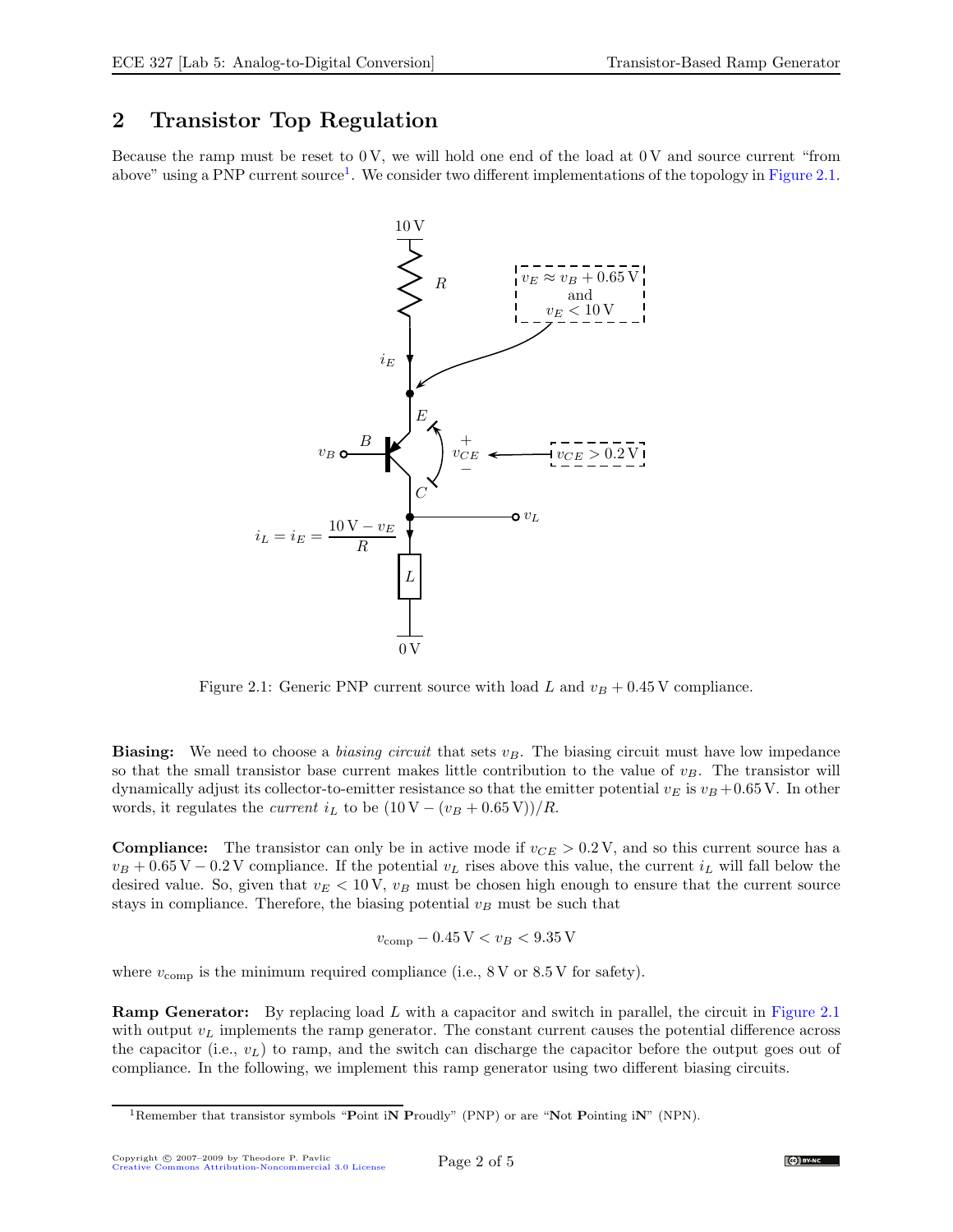#### <span id="page-2-0"></span>Resistor-Biased Ramp Generator

The ramp generator's current source can be biased with a low impedance resistive divider, as in [Figure 2.2.](#page-2-1)



Figure 2.2: Divider-biased PNP (e.g., [2N3906\)](http://www.fairchildsemi.com/ds/2N/2N3906.pdf) ramp generator (0–8.5 V compliance).

For 8.5 V compliance, the biasing potential  $v_B$  must be so that 8.05 V  $\lt v_B \lt 9.35$  V. To keep the biasing potential  $v_B$  independent of transistor base current,  $R_1$  and  $R_2$  should be chosen so that

<span id="page-2-2"></span><span id="page-2-1"></span>
$$
R_1 \| R_2 \ll \beta R_E
$$
 where  $R_1 \| R_2 \triangleq \frac{R_1 R_2}{R_1 + R_2}$  and  $\beta \approx 100$ , (2.1)

and then the biasing potential

$$
v_B \approx \frac{R_2}{R_1 + R_2} (10 \,\text{V}).
$$

The current through the load is set with *emitter* resistor  $R_E$ , and so when the reset switch is *open*,

$$
\frac{9.35 \text{ V} - v_B}{R_E} = i_C \quad \text{and} \quad i_C = Cv_{\text{out}}'.
$$

Therefore, given capacitance C (e.g., 2.2 nF) and a ramp slope  $v'_{\text{out}}$  as in [Equation \(1.1\),](#page-0-1) the current  $i_C$  (i.e., the resistance  $R_E$ ) can be chosen. This analysis depends on [Equation \(2.1\)](#page-2-2) holding. Once the circuit is built and powered on, the reset signal must be asserted before  $v_{\text{out}}$  reaches 8.5 V or the transistor will saturate and the output will cease to be a ramp.

Implementation and Tuning: The circuit output should be tunable so that the actual slope observed in the laboratory can be adjusted. Implement the  $R_1-R_2$  divider with a single potentiometer (i.e., where the middle "wiper" pin connects to the base of the transistor) so that the output current can be tuned.

Round Ramps and Exponential Resets: Real capacitors and switches have resistances that turn lines into exponential curves. If your reset edge is vertical but your ramp is curved, reconfigure your circuit for a larger C. Similarly, for an exponential reset with a very linear ramp, use a smaller C.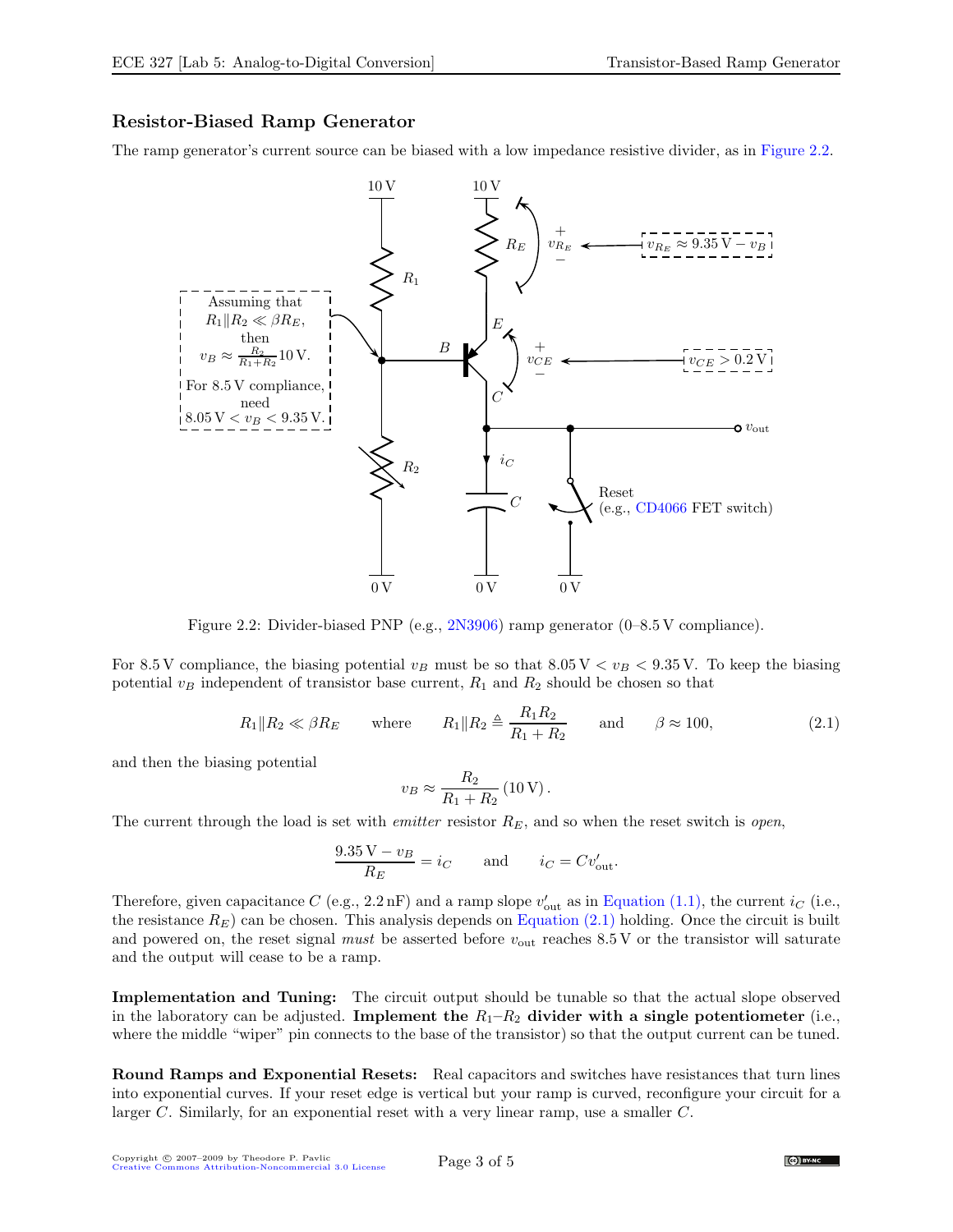#### <span id="page-3-0"></span>Diode-Biased Ramp Generator

Another popular way of biasing PNP transistors in current sources is to set the base voltage multiple diode drops away from the positive supply rail. When diodes are forward biased, they act as low impedance voltage sources, and so they provide a stiff biasing potential to the transistor (i.e., it is insensitive to the small transistor base current). This method works best when diodes and transistors (i.e., the transistor's base-emitter diode) can be matched (e.g., when designing integrated circuits). Consider the configuration in [Figure 2.3.](#page-3-1)



<span id="page-3-1"></span>Figure 2.3: Diode-biased PNP (e.g., [2N3906\)](http://www.fairchildsemi.com/ds/2N/2N3906.pdf) ramp generator (0–8.65 V compliance).

The suggested  $R_B$  value ensures that the current through the diodes is 1 mA, which is the typical forward current for the general purpose silicon diodes used in the laboratory. At this forward current, the potential drop across each diode is close to the nominal  $0.6$  V drop. Decrease  $R_B$  if you observe low diode drops. Again, the current through the load is set with *emitter* resistor  $R_E$ , and so when the switch is *open*,

$$
\frac{1.15 \text{ V}}{R_E} = i \quad \text{and} \quad i = Cv_{\text{out}}'
$$

where  $1.15\,\text{V} = 10\,\text{V} - 8.2\,\text{V} + 0.65\,\text{V}$ . Therefore, given capacitance C (e.g., 2.2 nF) and ramp slope  $v_{\text{out}}'$  as in [Equation \(1.1\),](#page-0-1) the current i (i.e., the resistor  $R_E$ ) can be chosen.

Implementation and Tuning: The circuit output should be tunable so that the actual slope observed in the laboratory can be adjusted. Implement the emitter resistor  $R_E$  as a variable resistor (e.g., using two adjacent pins of a potentiometer) to tune the current.

Round Ramps and Exponential Resets: Real capacitors and switches have resistances that turn lines into exponential curves. If your reset edge is vertical but your ramp is curved, reconfigure your circuit for a larger C. Similarly, for an exponential reset with a very linear ramp, use a smaller C.